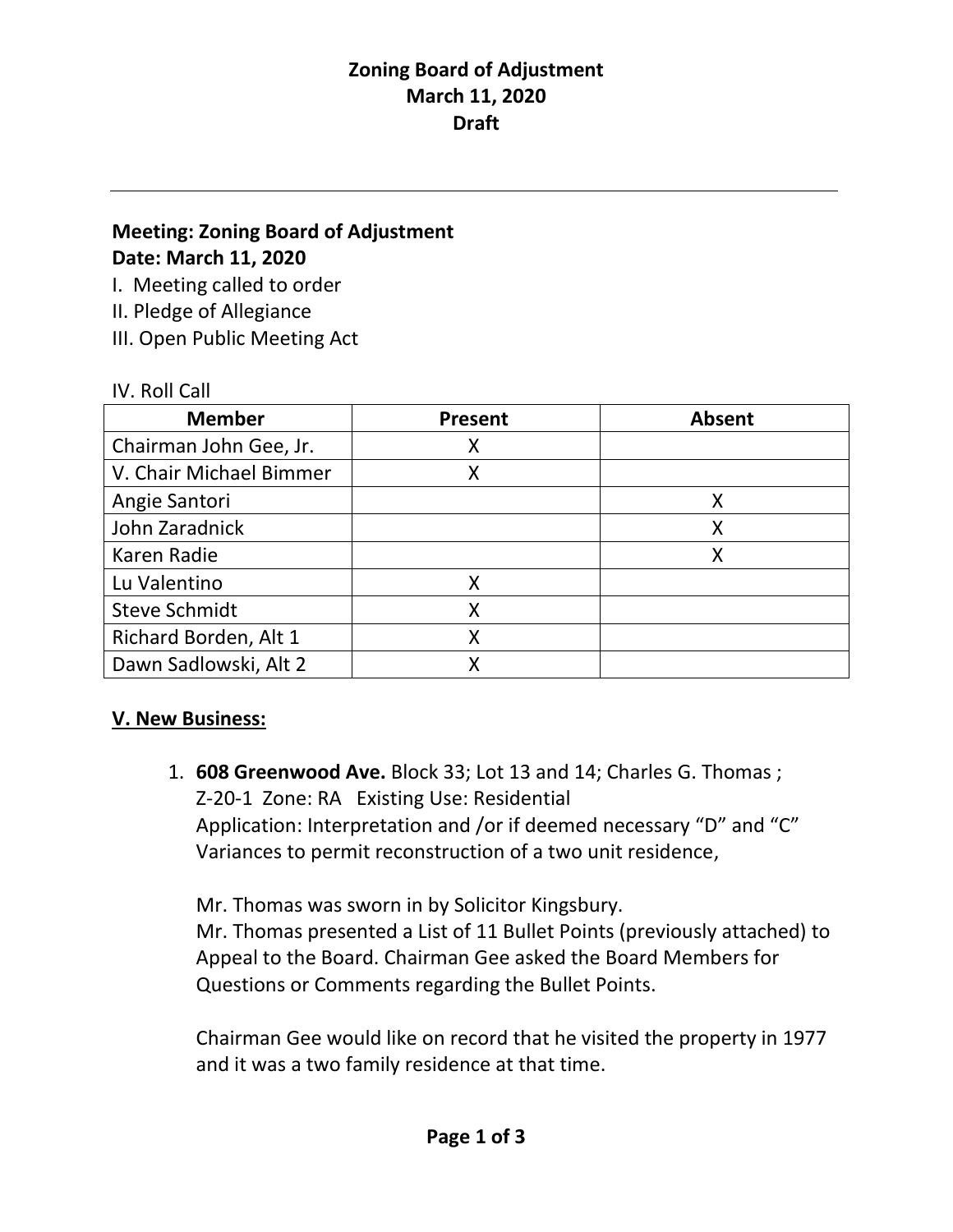Steve Schmidt remarked on the permit from 22 years ago stating Single Family Dwelling.

Mr. Thomas asked why he was granted permits For 1. Demolition and 2. Two Electric Meters

Mr. Steve Schmidt commented on #11 Bullet Point that you cannot rebuild a non-conforming use when demolished.

Mr. Thomas said that enlarging the second floor is what triggered the Zoning Application.

Mr. Thomas had several other comments: No negative impact on the neighborhood, The ability to make available safe and affordable housing in the community, and the improved value to the neighborhood.

## Engineer's Report:

The current survey shows the exact same footprint as previously shown with no increase in impervious land.

There are no concerns with Parking.

Mr. Cantwell also stated that if the Sils were compromised and the concrete slab was still in use, then it was not a complete Demolition.

 Mr. Cantwell also stated that the Sidewalk and Curbing requirements Do not exist with the rebuild.

 Mr. Steve Schmidt commented on "Not Being A New Build" in regards to the sidewalks and Curbs when it was required of all other New Home Builds. He also inquired why the Title Company did not pick up on the Property not being classified as a Duplex.

 Chairman Gee Opened the Meeting to the General Public. No Comments Closed Public Portion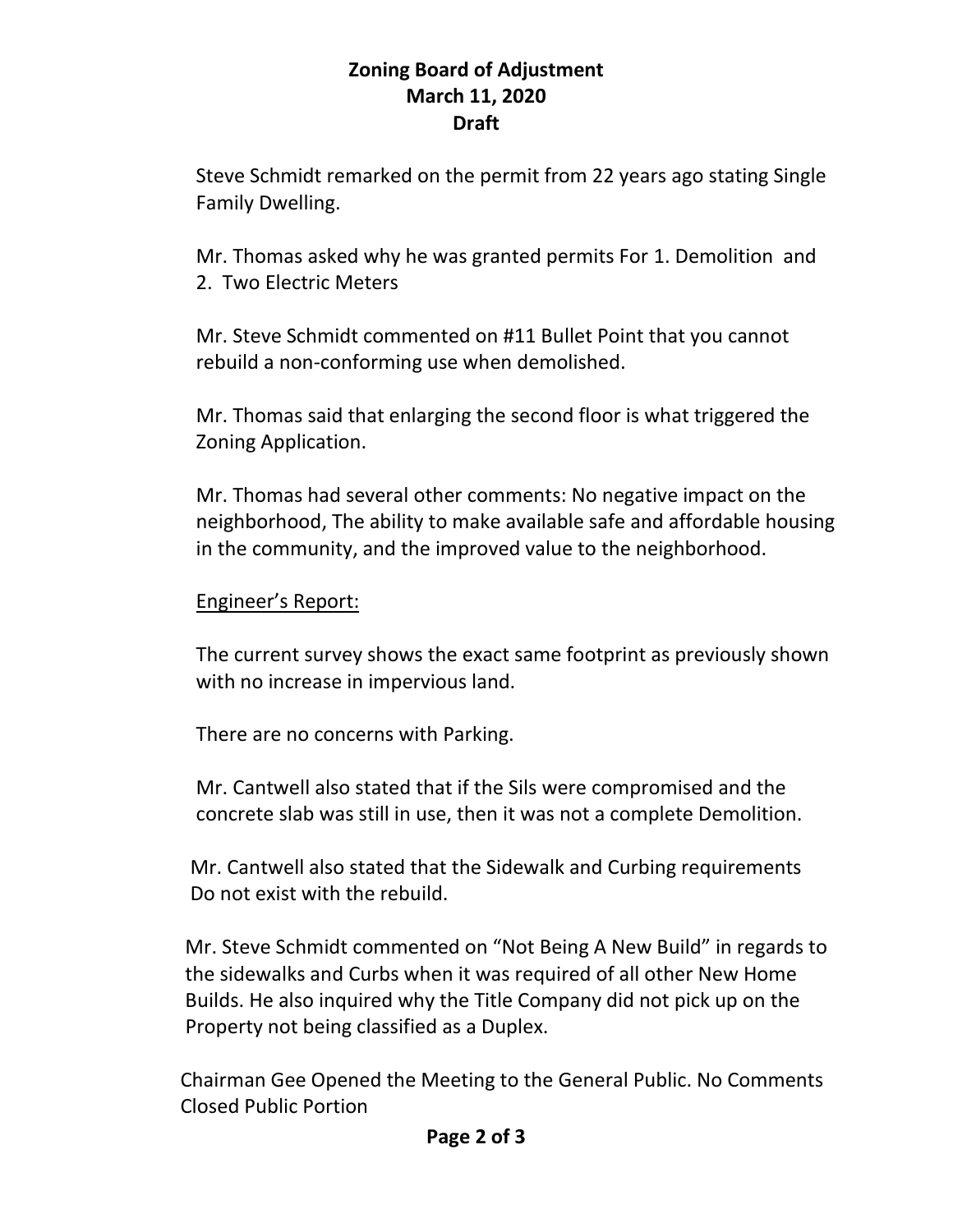Motion to Approve made by Mrs. Sadlowski, second by Mr. Borden All Approve.

2. **450 S Fellowship Rd(CR610)** Block 173:Lot 4; NJ Martial Arts; Z-20-3 Zone: Planned Development (PD) Application "D" Variance to permit Martial Arts Studio

Mr. Marco Perazzo and Mr. Roy Gordon were Sworn in by Solicitor Kingsbury

Mr Perazzo testified that his business has been located in Maple Shade since 2006, operating on Route 38. He has a lot of clientele from Maple Shade.

He is seeking a variance to rent one of the 8 Suites that make up the former Endflow Building. Suite # 4 is a 3000 sq. ft. space.

Mr Perazzo testified that each class has anywhere from 15-20 students. The class schedule is as follows: Mon and Weds 5:15-9:00 PM, Tues and Thurs 12:15-1:30 P, 6:15-8:00 PM, Fri 6:15-8:30 PM, Sat 10:30-2:00 and Sun 12:00-2:00 PM.

He feels there is plenty of parking available to students because of the hours of operation. No parking would be necessary on side residential streets.

Mr Peazzo feels that this Business meets the Positive Criteria for the general welfare of the Community.

Engineer's Report:

Township Engineer Mr. Cantwell asked if both adults and children were enrolled in classes. Mr Perazzo testified yes to that question. Mr Cantwell asked about deliveries with Heavy Trucks? No was the response.

Is the property ADA accessible? Yes was the response.

Lu Valentino remarked on the very large changing rooms. Mr. Perazzo testified that most of his students come right from work and need to be able to change into their workout attire.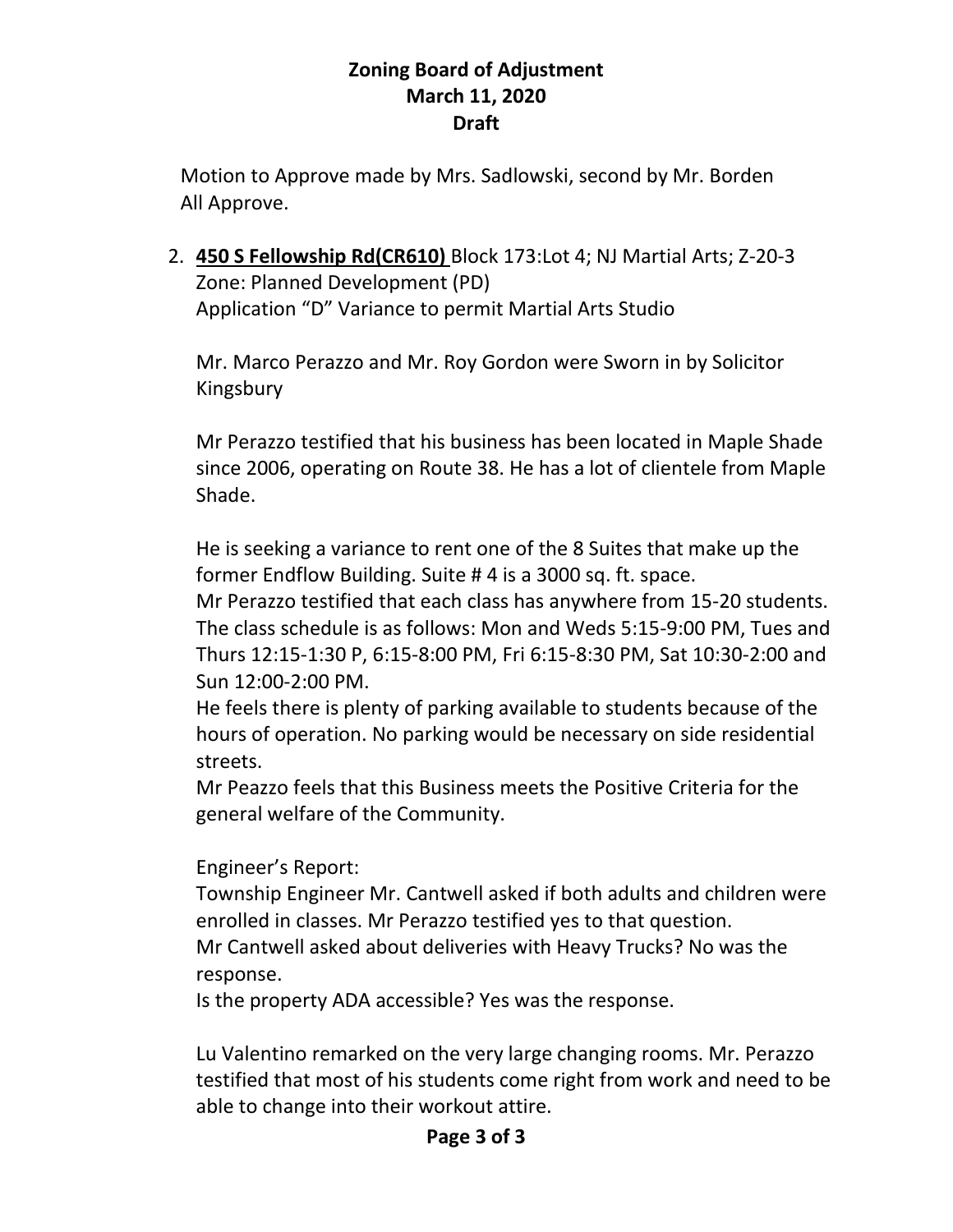Chairman Gee opened the meeting to the General Public Five Members of the NJMA studio were sworn in by Solicitor Kingsbury. Domenic Morano, Thomas McKeever, John Leahy, Richard Craven and Matt Montalvo.

All five testified how great the business is operated and how much Martial Arts has had a positive impact on their lives.

Public Portion closed.

Motion to Approve was made by Vice Chair Bimmer, second by Mr. Schmidt, All Approve

## **Old Business:**

Motion to Accept the Minutes was made by Vice Chairman Bimmer, second by Chairman Gee, All Approve

#### **Resolutions:**

2020-ZB-02: 33 W Park Ave. Block 16; Lot 4 Motion to Accept the Resolution was made by Vice Chairman Bimmer, Second by Mr. Schmidt, All approve

2020-ZB-03: Block 137, Lot 2: The Palace Associates LLC ; Z-19-20 Motion to Approve the Denial made by Mr. Schmidt, second by Ms. Valentino, All Approve

2020-ZB-04: 2791 Route 73 s. and 47 Waverly Ave. Block 196.02; Lots 11.01 &11.02, & Block 194 Lots 5 & 10; Maple Shade, LLc- Car Vision; Z-19-23

Motion to Accept the Resolution was made by Vice Chairman Bimmer, second by Mr Schmidt, All approve

Motion to Adopt the Community Development Report was made by Mr. Schmidt, second by Vice Chairman Bimmer, All approve